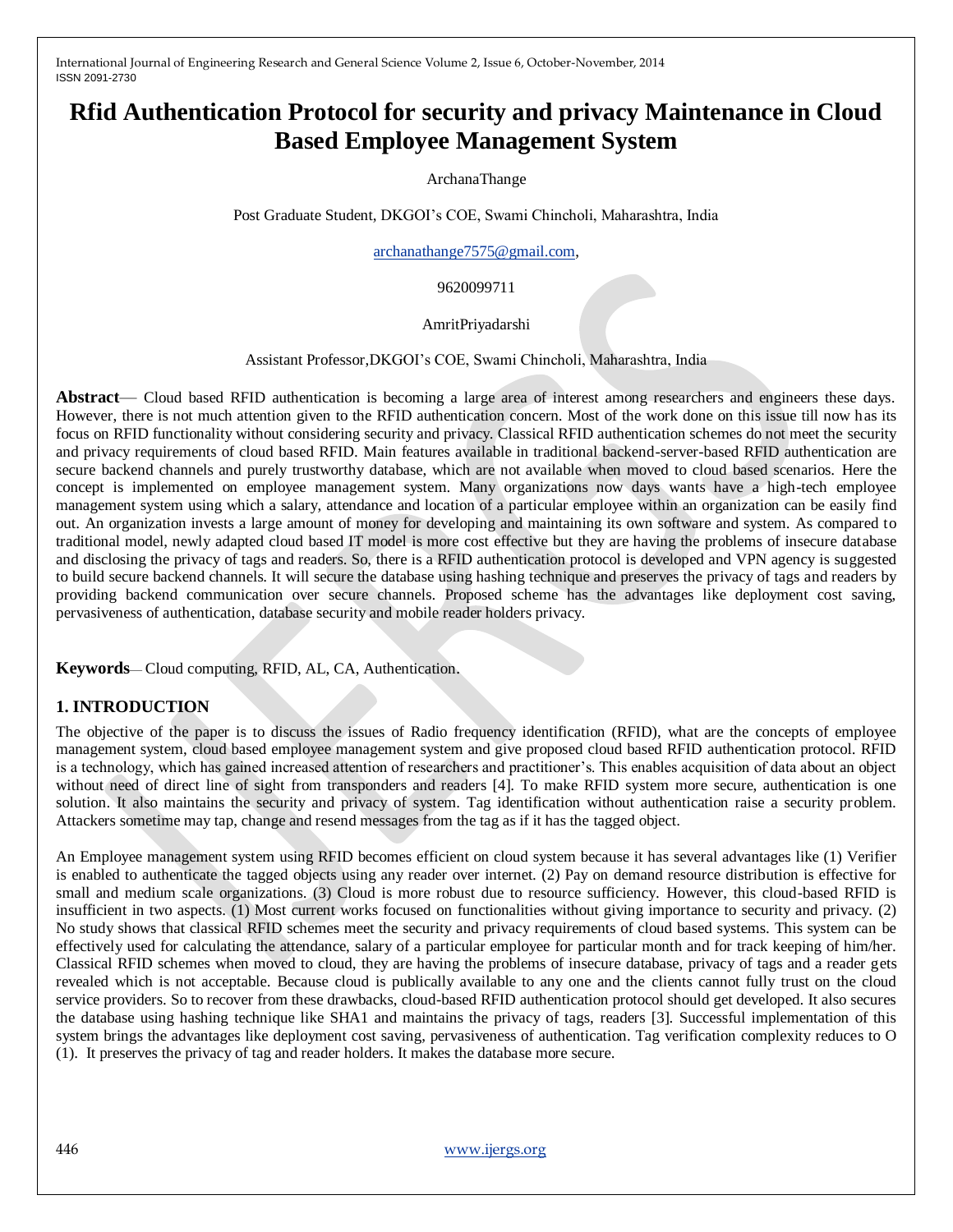# **2. BACKGROUND**

# **2.1 Traditional RFID**

There is an extensive work on RFID authentication schemes which are, backend server based and server-less [1] [2]. The backend server based RFID is shown in Figure 1. It is composed of tags, readers and backend server. Readers identify and verify the tags by querying to backend server. However, the drawback is limited mobility of readers.



Figure 1: the backend-server-based RFID architecture

The server-less RFID scheme is shown in Figure 2. It is composed of tags, readers and CA (Certification Agency).



Figure 2: Server-less RFID architecture

There are two phases in server less scheme: initialization and authentication [5]. The mobile reader accesses the CA (Certification Agency) and downloads the AL (Access List) through the secure connection in an initialization phase. The mobile reader is generally a portable device such as notebook computer or smart phones. It might be stolen. Then AL is stored in it. It may wrongly be used to imitate the tags. Credentials of tag authentication are derived with the help of tags key and RID. It makes AL exclusively usable for the reader. But as a result, it is not possible for tag to create a valid request without the RID. In the authentication phase, the reader challenges a tag with RID, waiting for tags response with H (RID, Kt). The reader then searches its AL and finds the matched value to verify the Kt. It then identifies the TID. Sever-less RFID architecture provides readers with the scalability. However, there are drawbacks in server-less authentication protocol. (1) All they transmit RID in plaintext. (2) Searching through AL has complexity of O (N), where N denotes the number of tags. (3) Computational processes of searching and verifying are executed all by single personnel portable device, which reduces the performance significantly**.**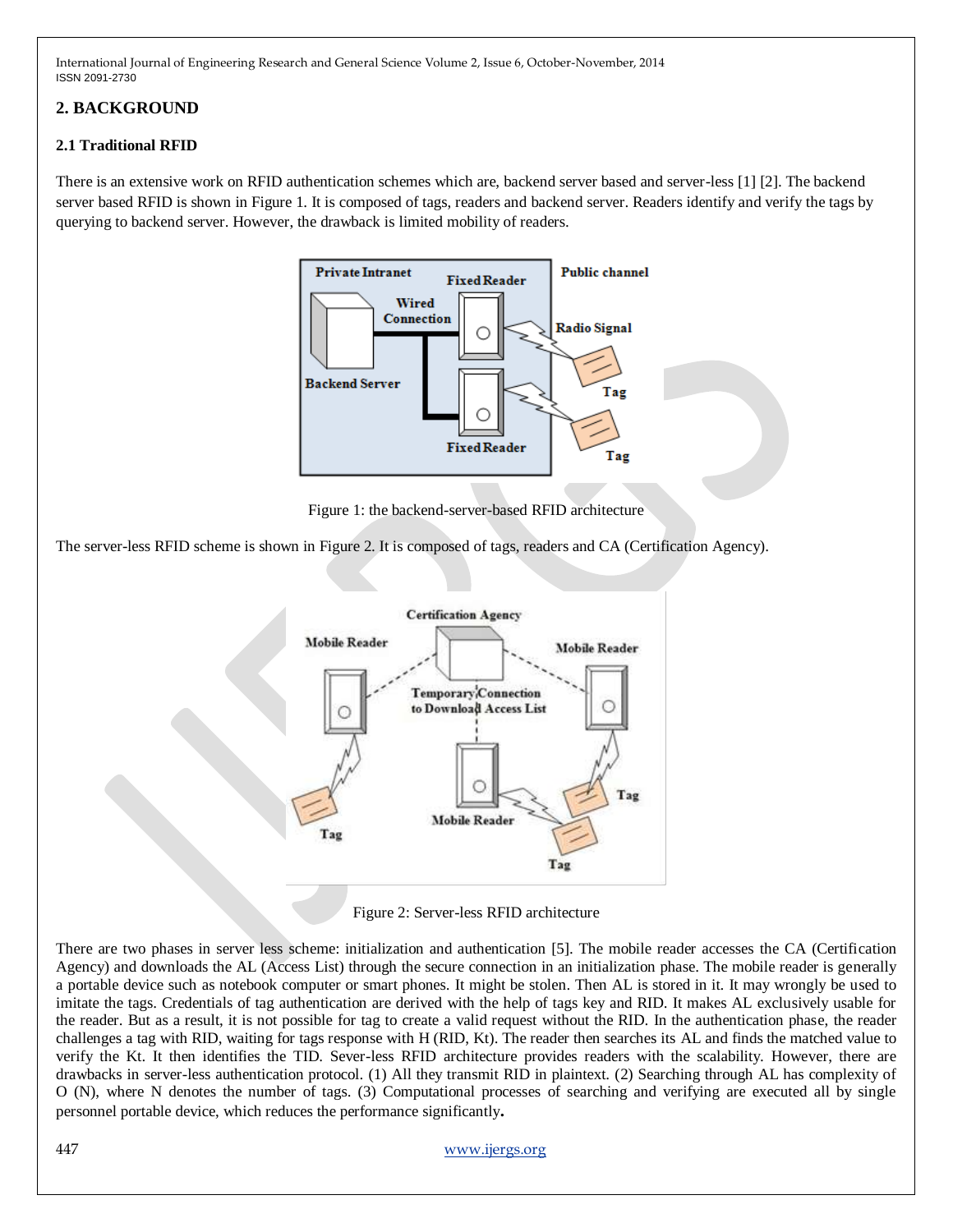# **2.2 Requirements of cloud based RFID**

Cloud based RFID has many advantages, but has the challenges of security and privacy. Existing authentication protocols are inapplicable to cloud based employee management system because of lacking two primary capabilities. Firstly, instead of providing protection to front end communication, protection of backend communication is important in Cloud based authentication schemes. Also in cloud based schemes, mobile readers often accesses the public cloud using open wireless connections. There are two solutions for this issue. (1) Establish VPN connections among readers and cloud in a network layer. (2) In application layer design an RFID authentication protocol protecting backend security [1]. Secondly, these schemes are required to prevent the privacy of tags/readers from untrustworthy cloud. Therefore, readers/tags should provide the confidentiality about data storage, which is against the cloud.

# **3. PROPOSED SOLUTION**

# **3.1 VPN AGENCY**

Existing cloud based RFID system has four participants. They are tag owner, verifier, VPN agency and cloud provider [1] [6]. The VPN agency has VPN routing between readers and the cloud. Cloud service of RFID authentication is given by cloud provider to the verifier and tag owner. VPN routing makes communication between the reader and cloud as secure as in privet intranet. Attackers are able to intercept, block and resend the TCP/IP packets in the network layer. On the other hand, network-layer-anonymity of readers accessing the cloud is achieved.

# **3.2 Encrypted Hash Table**



**Figure 3:** Proposed Cloud-based RFID authentication scheme

An EHT is proposed to prevent client's data confidentiality and access anonymity from revealing to the cloud provider. It is illustrated in Figure 4. The index which is a hash digest H (RID||TID||SID) uniquely denotes the session with SID from the reader with RID to tag with TID. The record indexed by H (RID||TID||SID) is E (RID||TID||SID||Data). It is a cipher text according to the reader defined encryption algorithm with a reader managed key. The RID field is used to check the integrity of the cipher text after decryption by reader. Mutual authentication is done using TID between reader and the tag. The SID field is the identifier which is a term in a reader defined sequence. The data field stores any application data such as location of tag and access time.

### **3.3 Proposed Cloud-based RFID authentication Protocol**

The proposed cloud based RFID authentication protocol is illustrated in Figure 4 [1]. For simplicity, replace RID by R, replace TID by T and SID by S. Encrypted function E (RID||TID||SID||Data) in EHT is now simplified to E (R||T||S). Other notations listed in this section are as shown in Table 1.  $S+1$  is the next incremental term after  $S<sup>th</sup>$  term in the sequence defined by reader.

1st step is for the reader to obtain T and S. The tag generates H  $(T||R||S)$  as an authentication request and sends generated authentication request to the reader. H (R||T||S) acts as an index to the cipher text E (R||T||S).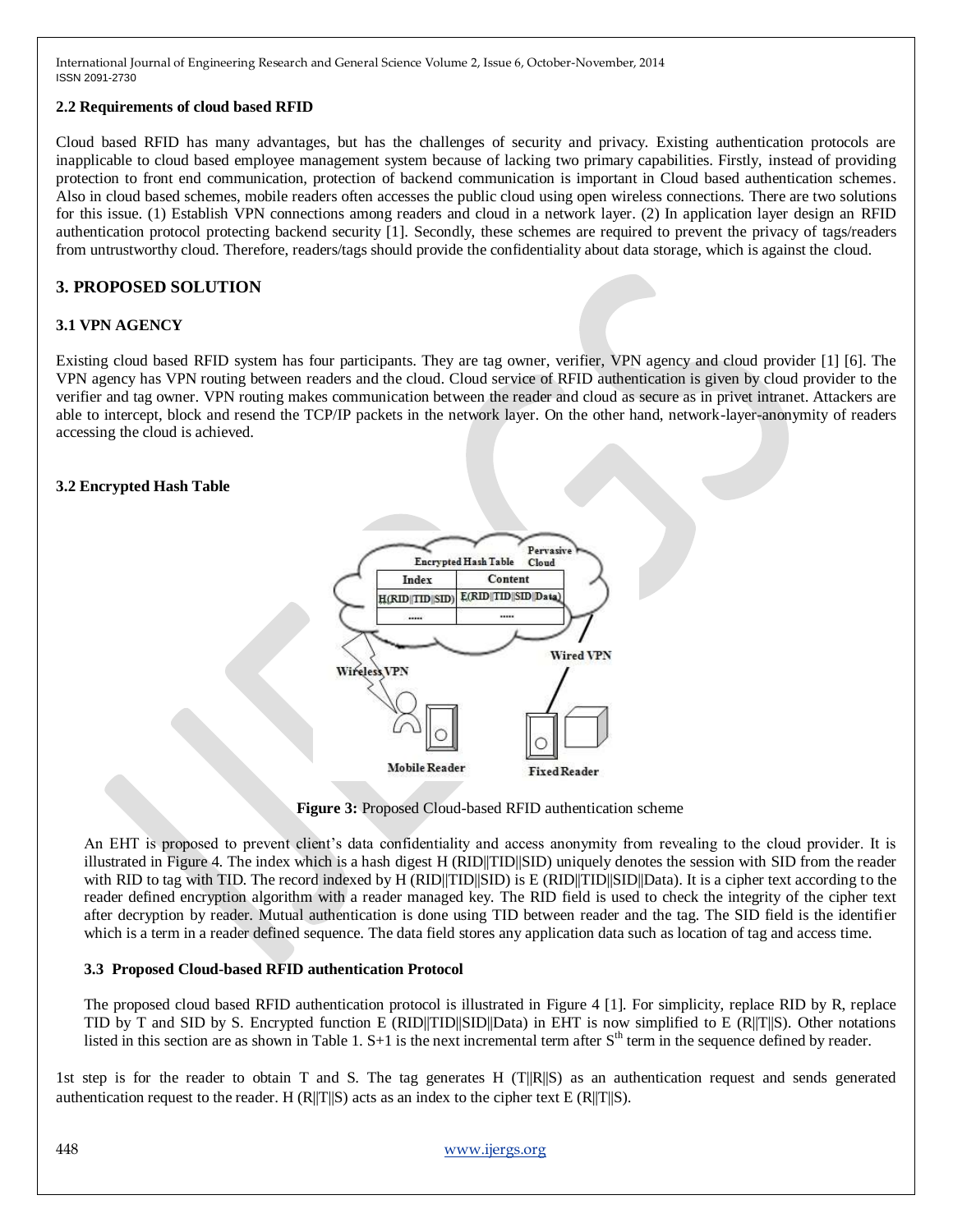

**Figure 4:** Proposed cloud based RFID authentication Protocol

The reader does the following operation. (1) It reads the cipher text from the cloud EHT and decrypts it in the useful form (2) It then verifies R for integrity and obtains T and S. Authentication of the tag take place in 2nd step. The reader challenges the tag by generating a random number Nr. The tag calculates hash based on challenge Nr received from reader. The tag uses H (R||T||Nr) to generate random nonce Nt and sends Nt as its challenge to the reader. Synchronization of S between the encrypted hash table (EHT) and the tag take place in 3rd step. The reader checks the integrity after reading the next record indexed by H  $(R||T||(S+1))$  from the EHT. Tag has been desynchronized if the valid record is present in EHT. The reader continues the same action until it finds the last valid record, assuming its SID is M. In 4th step the cloud EHT gets updated. In EHT, cipher text E  $(R||T||M')$  having index H  $(R||T||M')$  is added by reader, where M'=M+1. A message of H  $(R||T||M') + H$  (E  $(R||T||M')$ ) is send back to the reader from the cloud to confirm that the updating is successful. 5th step is to send a comprehensive response to be verified by the tag. In response to tag's random challenge Nt, reader calculates H (R||T||Nt). For simple encryption, response is XORed with M'. Encrypted M' is sent to tag with index H (R||T||M') and get verified by a tag. 6th step does authentication of the reader and also it repairs the desynchronization. To obtain M', tag calculates H ( $\overline{R}$ ||T||Nt). Calculated value gets XORed with the received value H( $\overline{R}$ ||T||Nt) M'. It then calculates and verifies  $H(R||T||M')$ . If success, it means the M' is not modified. By updating S=M' on the tag, synchronization is achieved.

# **4. IMPLEMENTATION**

### **4.1 Mathematical Model**

In the proposed cloud based RFID authentication scheme readers anonymously access the cloud through wireless or wired connections. An encrypted hash table stores the client's secrets in encrypted form so that secrets should not be easily revealed to the cloud [3]. The first RFID authentication protocol is proposed which preserves the privacy of readers and tags.

#### **Defining System**:

Consider an organization with N employees  $S = \{\}$ 

#### **Identifying input**:

- Let,  $S = \{Db, U, T, A, R, Cp\}$  Where,
	- **Db** = System database with two tables:
		- Employee
		- RFID track

 $\mathbf U$  is set of users such that,<br>u<sub>1</sub>, u<sub>2</sub>, u<sub>3</sub>… u<sub>n</sub>  $\in \mathbf U$ 

**T** is set of users track such that,  $t_1, t_2, t_3, \ldots, t_n \in T$ 

**A** is set of user's attendance such that,  $a_1, a_2, a_3, \ldots, a_n \in A$ 

```
R is set of user's RFID tag such that, r_1, r_2...r_n \in R
```
449 [www.ijergs.org](http://www.ijergs.org/)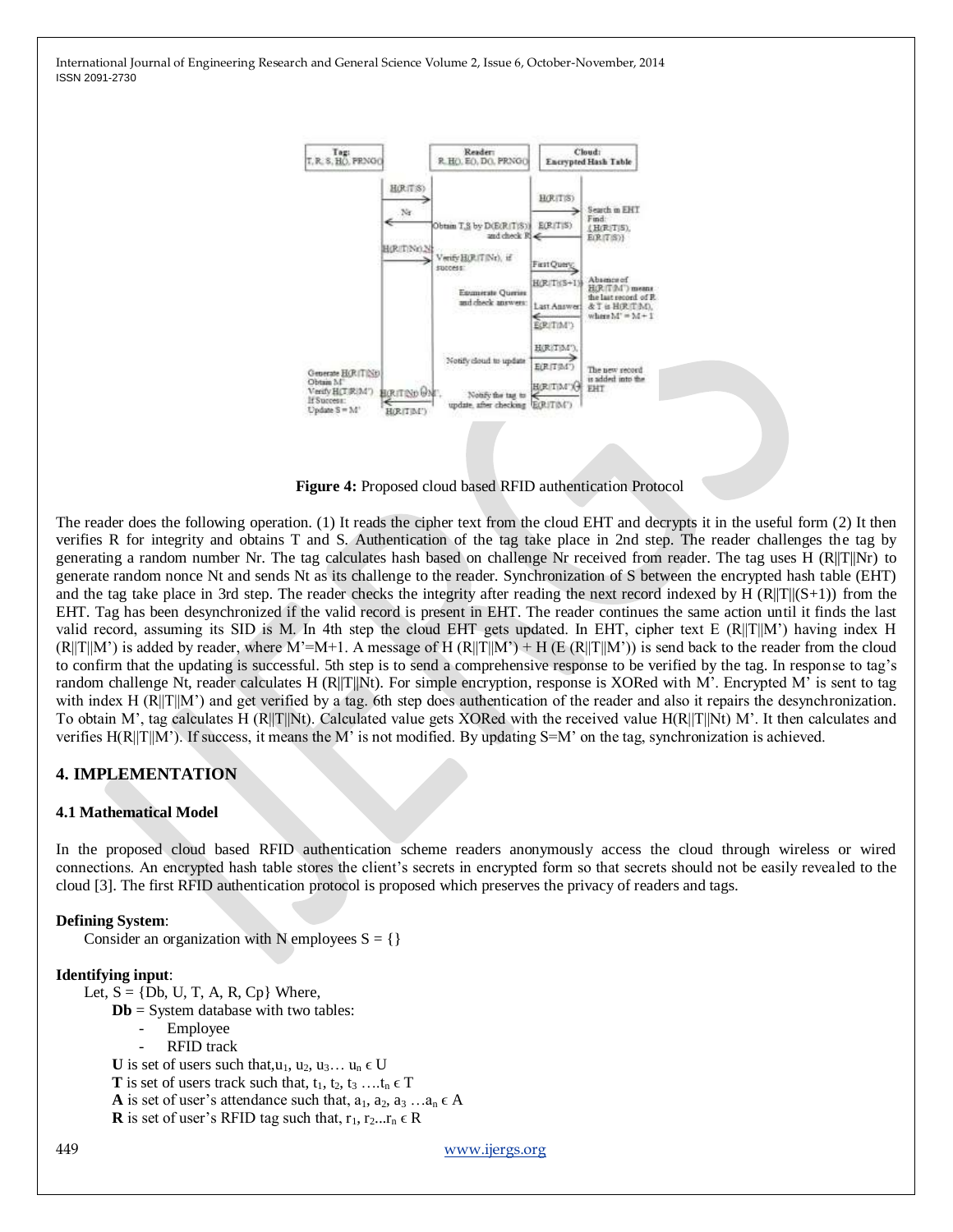### **Venn diagram of the System**:





### **Functionalities**:

The functions of the system are as follows:

- (1)  $U = newEmployee (u id, u name, u add, RFID')$ 
	- Where,
	- $RFID' = SHA1 (RFID tag)$

### SHA1 algorithm:

**Input**: Max 264-1 bit uses 512 bit block size **Output**: 160 bit digests **Steps**:

- Padding message with single one followed by zeros until the final block has 448 bits and appends the size of original message as an unsigned integer of 64 bit.
- Initialize the 5 hash blocks  $(h_0, h_1, h_2, h_3, h_4)$  to the specific constants defined in SHA1 standard
- Hash (for each 512 bit block)
	- $\blacktriangleright$  Allocate an 80 words array for the message schedule
		- $\checkmark$  First 16 words are obtained by splitting message into 32 bit block.
		- $\checkmark$  Rests of the words are generated by following algorithm:

Word  $_{[i-3]}$  XOR Word  $_{[i-14]}$  XOR Word  $_{[i-16]}$  then left rotate it by 1 bit.

Loop 80 times doing the following:

- $\checkmark$  Calculate SHAfunction() and constant K(these are based on current round number).
- $\angle$  e = d
- $\checkmark$  d = c
- $c = b$ (rotated left 30)
- $\checkmark$  b = a
- $\checkmark$  a = a(rotated left 5) + SHA function() + e + k + Word<sub>fil</sub>
- $\triangleright$  Add a, b, c, d and e to the hash output.
- Output the concatenation  $(h_0, h_1, h_2, h_3, h_4)$  which is the message digest.
- (2)  $t = newTrackInfo (RFID', location, date, time)$ Keep track of particular employee at different time.
- (3)  $a = get$ AttendenceInfo (RFID', Date) Calculate employee attendance for particular period.

# **4.2 Block Diagram of the System**

Block diagram of employee management system using cloud based RFID authentication is illustrated in Figure 6. System contains the following parts**:**

450 [www.ijergs.org](http://www.ijergs.org/)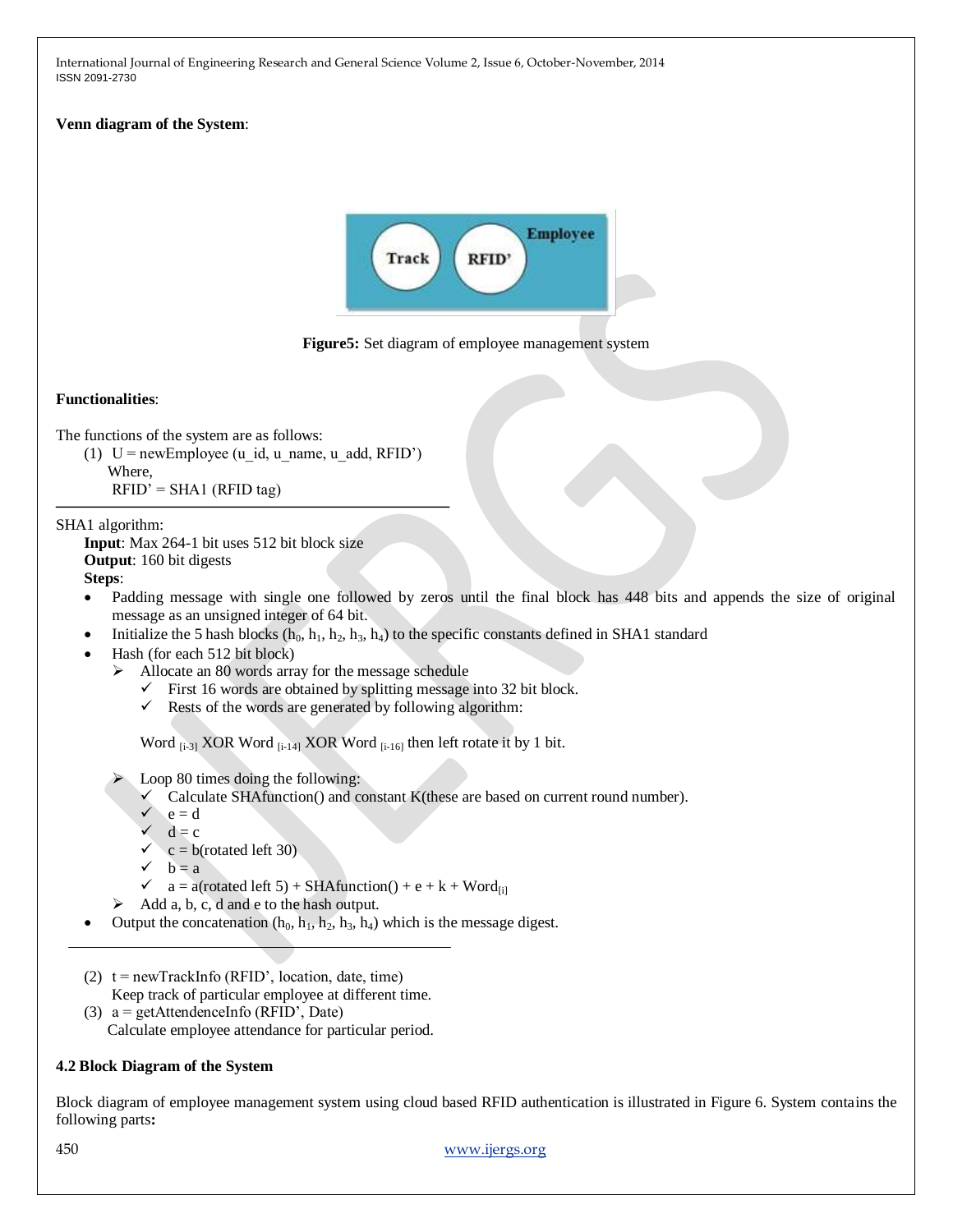- i. RFID Reader:
- It is used to read the tags using radio channels and passes to the verifier for the authentication.
- ii. Webcam:

Webcam is used to take the snapshot when reader tries to read the tag.



**Figure 6:** Employee management system using Cloud based RFID authentication

iii. Cloud Service provider:

Cloud service providers are those who provide private/public cloud. Different terminals can be connected to the cloud through the internet network. Deploying employee database, tracking database, admin web service module on the public cloud enable users to access database and web service from anywhere/anytime using Internet.

iv. Admin:

Admin may be the individual machine which has administrative functionality. Admin is connected to cloud service provider via internet connectivity. Admin's web service is deployed on the public cloud which client can access.

v. Client:

Client may be the individual machine or a thin client. Client is connected to cloud service provider using internet connectivity.

### **4.3 Hardware and Software used:**

### **Hardware Configuration**

- i. Processor- Pentium-IV
- ii. Speed-1.1 GHZ
- iii. RAM-256 MB (Min)
- iv. Hard Disk-20 GB
- v. Key Board- Standard Windows Keyboard
- vi. Monitor-SVGA

### **Software Configuration**

- i. Operating System Windows XP/7/8
- ii. Programming Language Java
- iii. Database MySQL
- 

451 [www.ijergs.org](http://www.ijergs.org/)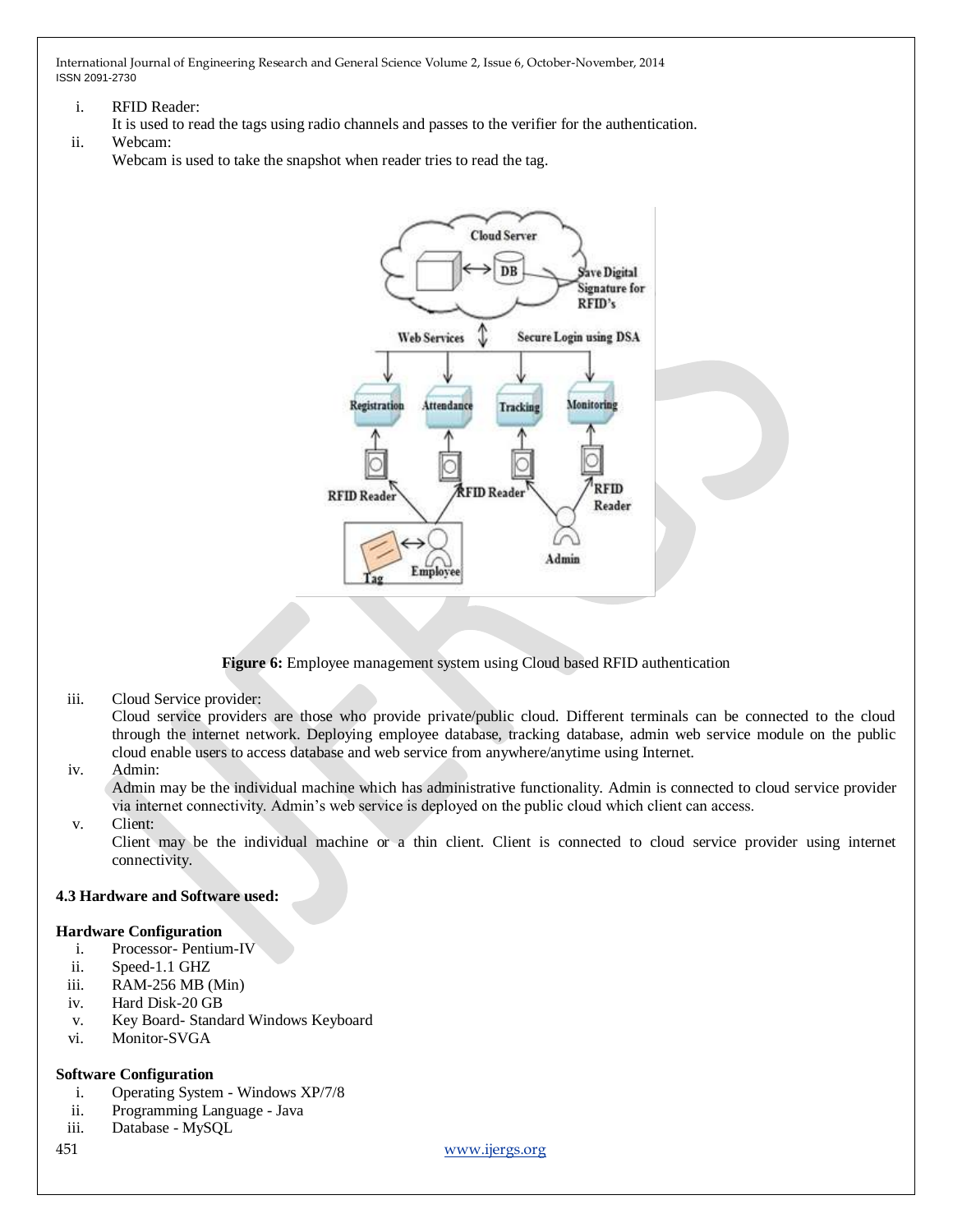- iv. Tools, Net beans
- v. Cloud Provider: Jelastic

# **5. EVALUTION RESULT**

In this system of employee management, a new cloud based RFID authentication protocol is developed which provides security and confidentiality. It helps for calculating attendance, salary of an employee and also keeps a track of him/her. It provides other advantages like deployment cost savings, pervasiveness of service and scalability.

Also, Comparison of the tag verification complexity in traditional sever based model, server-less model and cloud-based RFID model is shown in Figure 7. Both server-based and server less RFID authentication protocols depends on search through the database or AL to find matching TID. It makes computational complexity to verify tags as O (n), where n is number of tags. It means these two protocols are not well scalable. In proposed protocol index H(R|T|S) is generated by tag, it is then send to reader. Reader then read the matched record from EHT instead of searching through all TID's. Hence, complexity of proposed scheme is only O (1). That means, it is better scalable than most of the other protocols.









Other points of comparison are listed in the following table.